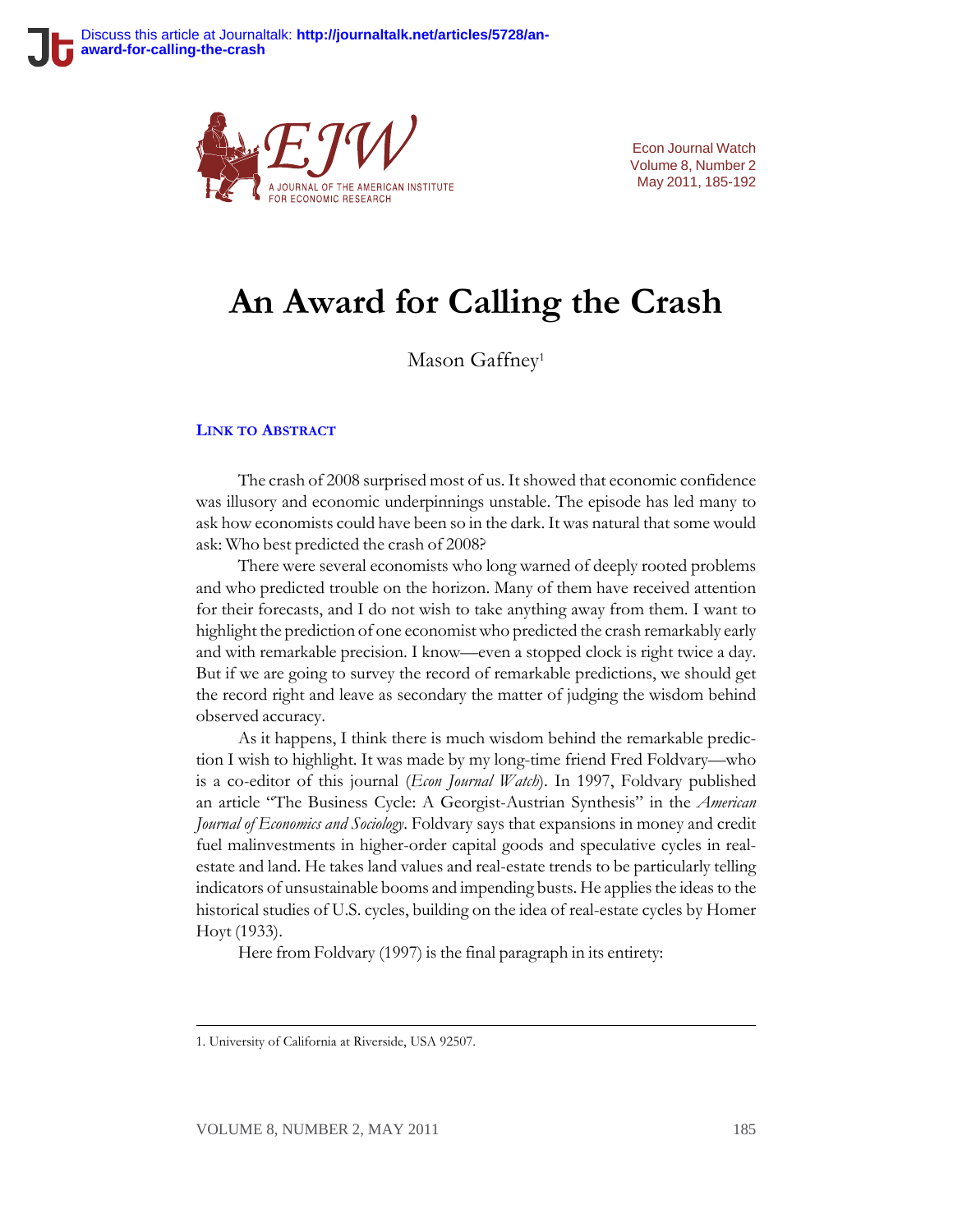The 18-year cycle in the US and similar cycles in other countries gives the geo-Austrian cycle theory predictive power: the next major bust, 18 years after the 1990 downturn, will be around 2008, if there is no major interruption such as a global war. The geo-Austrian synthesis provides a research agenda that can test historical cases in more detail. Much work needs to be done on empirical studies linking the money supply, real estate markets, and business cycle. However, given the evidence as presented here, the Georgist component of the geo-Austrian synthesis is testimony to the insight of Henry George, who originated one of the earliest theories of the business cycle, a theory which has been confirmed by subsequent history as a relevant and important explanation of booms and busts. (Foldvary 1997, 538)

Foldvary's prediction in 1997 of "the next major bust" coming in 2008 was not an off-hand comment, nor was it just one prediction now cherry-picked from a profusion of predictions. Dr. Foldvary is not a newsletter writer or investment guru, but a professional academic economist. After publishing his prediction in 1997, Foldvary followed the economic data and saw continued confirmation of his ideas, and consistently repeated his one great prediction in public lectures and articles. Most importantly, in Spring 2007, well before the crisis hit, Fred published a booklet entitled *The Depression of 2008* (**[link](http://www.foldvary.net/works/dep08.pdf)**). Foldvary stands out as the person who called the 2008 crash.

Furthermore, there is usually a lag of at least two years from the time that a scholarly article is written to the time it appears in print, so Foldvary's prediction, committed to paper, must date from around 1995. Foldvary's prediction distinguishes itself from most others by its having appeared in a refereed professional journal. *The American Journal of Economics and Sociology* was established in 1941 and has long been indexed in the Social Science Citation Index.

When the crash hit in 2008, economic science took a lot of flack. But one scientific journal did call the 2008 crash, way back in 1997.

I am moved to write the present missive mainly to acknowledge a remarkable prediction that has been too little acknowledged. I hope that awareness of Foldvary's prediction will bring more attention to the economic uniqueness of land and how that uniqueness can be better integrated into economic analysis. Land is the only resource that is, by definition, strictly immobile, and is neither created, destroyed, nor hidden, and that is hardly subject to discovery once the territory has been charted.

But there is a second impetus to this missive. In 2010 two contests were held by the Real-World Economics Review Blog—henceforth RWERB. One contest was the Dynamite Prize to select the economists most responsible for the crash of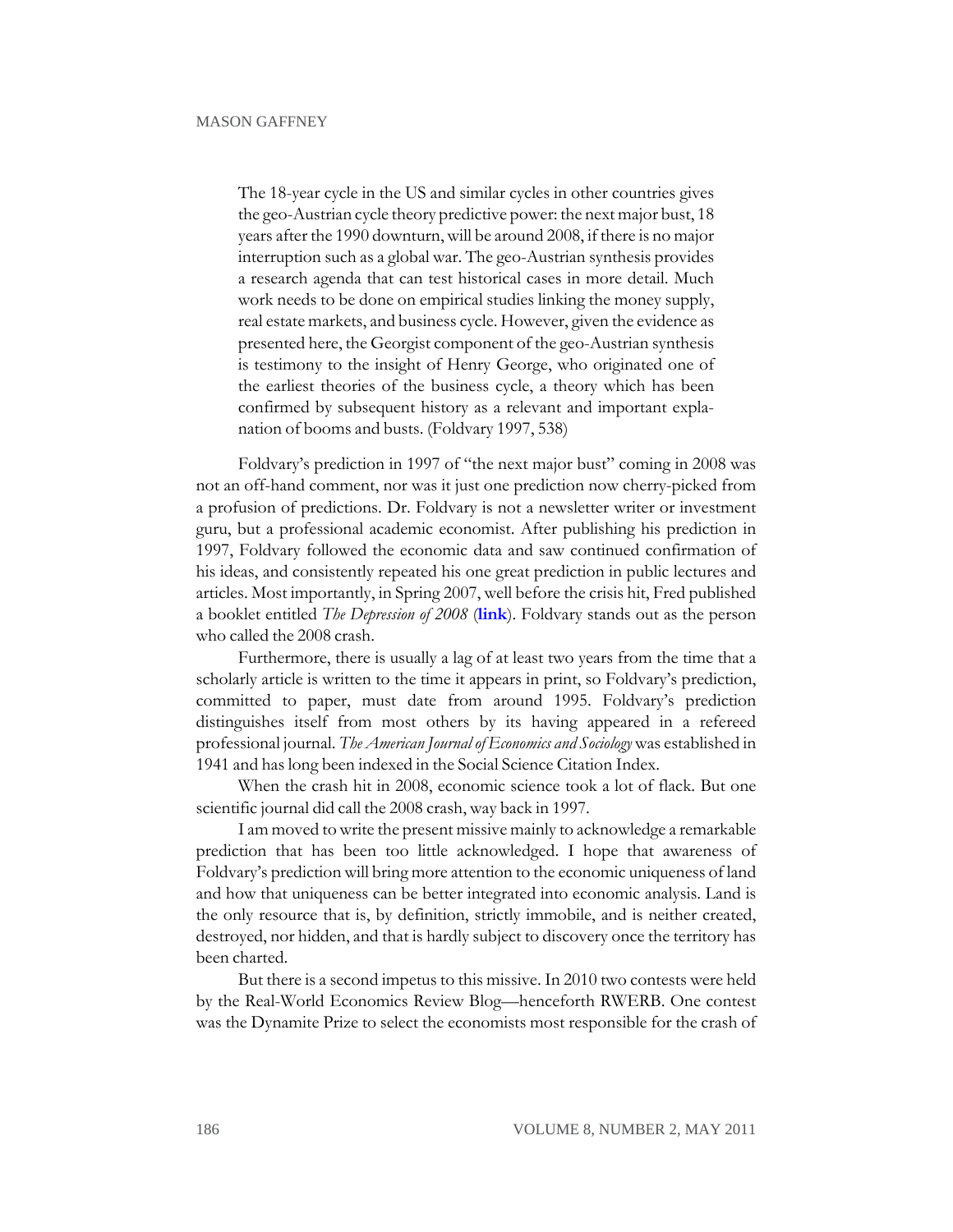2008. The other was the Revere Award for three economists who best explained and predicted the recession and crash. It was named for Paul Revere, who famously warned "The British are coming!"

RWERB invited nominations. The blog-post inviting and containing the nominations is no longer listed in the archive, but, as of this writing, still live at **[this URL](http://rwer.wordpress.com/nominations-for-the-revere-award-in-economics/)**. I duly nominated Foldvary's 1997 article, as did (in chronological order) Rick Heggem, Daniel Klein, Rainer Friedrich, Roy Langstan, Jeffrey Smith, Peter Radford, Edward J. Dodson, Bill Batt, Peter Perisø, and Richard Biddle, as well as two commentators using obvious pseudonyms. Thus, some 13 individuals nominated Foldvary. The nominations of Foldvary were properly uploaded and displayed at the RWERB blog-post inviting nominations. At that post there were nominations for many individuals.

On 31 March 2010 the RWERB posted "Shortlist for the Revere Award" (**[link](http://rwer.wordpress.com/2010/03/31/shortlist-for-the-revere-award-for-economics-3/)**). In that blog-post, the "Editor" writes:

To its great shame, the economics establishment has attempted to evade responsibility for the Global Financial Collapse by calling it an unpredictable, "Black Swan" event. That assertion is manifestly untrue. Numerous non-neoclassical economists foresaw the crisis and warned the public (usually at the cost of ridicule) of its approach. The Revere Award aims to give these economists the professional and public recognition that they deserve, to encourage others to utilize their methods, and—most important—to increase the likelihood that, for the benefit of humankind, empirically responsible economists will be listened to in the future.

97 people have been nominated for the award. Some of these did not fit the requirement stated in the original announcement of the award, that the nominees should be *economists* (broadly interpreted) and to have publicly warned of this particular collapse, not collapses in general. From those nominees who filled these requirements and through consultation with this blog's community of authors, a shortlist of 12 has been selected. All of them are worthy of our special regard. If any of them had been listened to by the powers that be, a colossal amount of human misery would have been avoided.

Criteria used in the selection included the following:

1. that the prediction was not whimsical or lucky, but was driven by theories, methods, and tools that are clearly within the domain of 'economic thought';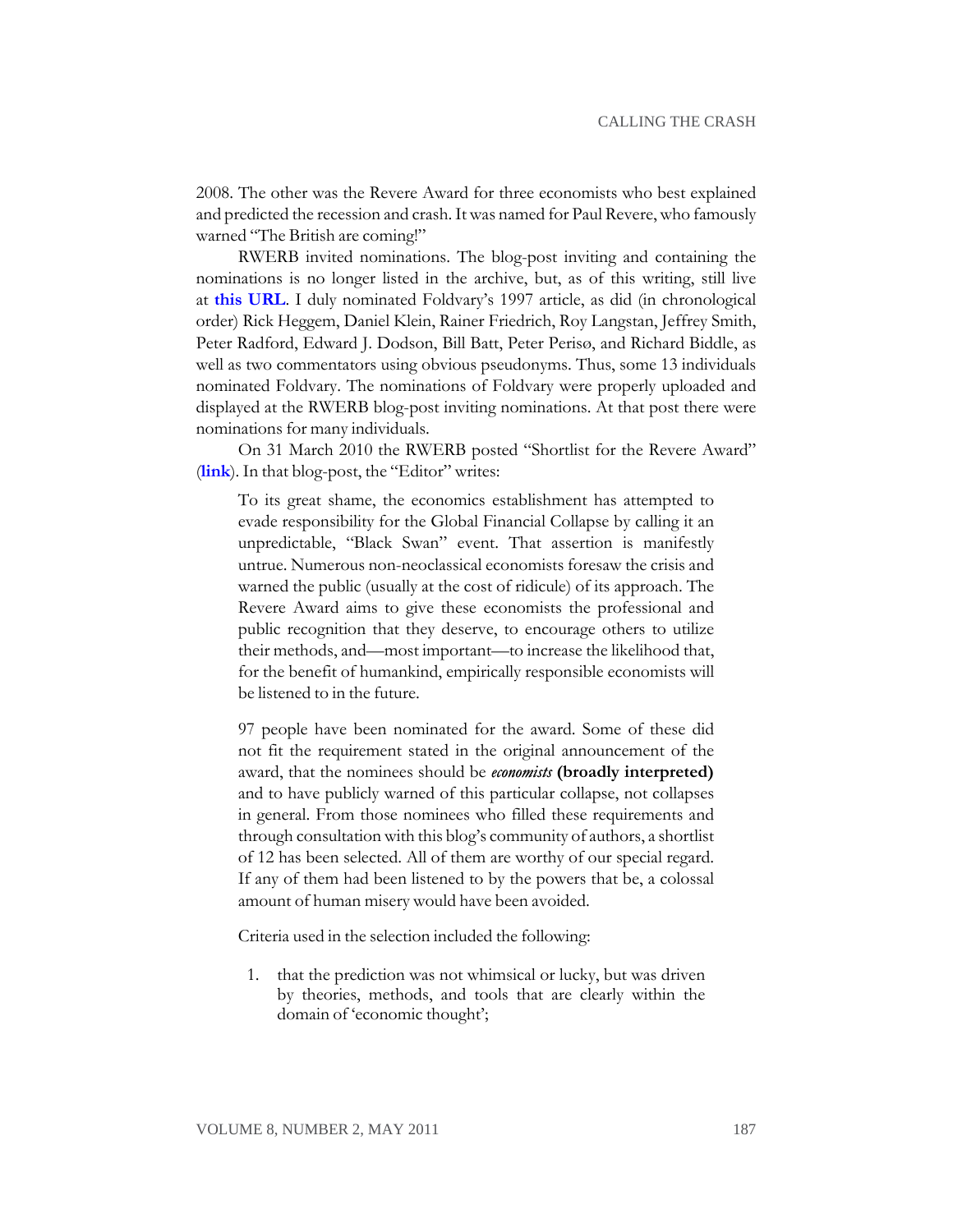- 2. that the forecast could be replicated given similar data;
- 3. that the forecast was made public, and
- 4. that the methods and tools used will spur the development of economics such that the subject gains rather than loses traction as a result of the crisis. (RWERB March 31, 2010, **[link](http://rwer.wordpress.com/2010/03/31/shortlist-for-the-revere-award-for-economics-3/)**)

Thus, the "blog's community of authors"—who remain unnamed—prepared the shortlist upon which RWERB readers would vote. The award's stated criteria are tailor made to vault Foldvary and his 1997 article into the shortlist. "The Revere Award aims to give these economists the professional and public recognition that they deserve."

But somehow the blog's community of authors saw fit to exclude Foldvary from the shortlist. Another blog-post of March 31, 2010 opened the voting:

Through consultation with contributors to the Real-World Economics Review Blog, the following shortlist of twelve economists has been selected for the ballot: *Dean Baker, Wynne Godley, Michael Hudson, Steve Keen, Paul Krugman, Jakob Brøchner Madsen, Ann Pettifor, Kurt Richebächer, Nouriel Roubini, Robert Shiller, George Soros* and *Joseph Stiglitz*. (RWERB, March 31, 2010, **[link](http://rwer.wordpress.com/2010/03/31/voting-is-now-open-for-the-revere-award-for-economics/)**)

At the blog-post you can read many comments objecting to the shortlist. Foldvary was not the only nomination suppressed. For example, the blog's community of authors also suppressed Nassim Nicholas Taleb. Taleb was active in warning of the coming crash. For example, in *The Black Swan* (2007, 225) he wrote: "The government-sponsored institution Fannie Mae, when I look at its risks, seems to be sitting on a barrel of dynamite, vulnerable to the slightest hiccup. But not to worry: their large staff of scientists deem these events 'unlikely'." At RWERB's blog-post omitting Taleb and Foldvary, several spirited comments pertain to the omission of Taleb. The following remarks come from separate commentators: "The glaring omission of Nassim Nicholas Taleb from this list reflects poorly on your entire organization"; "I agree with Eric that omission of Taleb is very shocking"; "How can Taleb not be a nominee?"; "No one talked as clearly about the crisis beforehand as Nassim Taleb"; "I will second the great disappointment in the omission of Nassim Taleb"; "Too bad Taleb is not on the list"; "I really hope the editors pay some heed to this outpouring of outrage and modify this poll and include NN Taleb" (commentators at RWERB March 31, 2010; **[link](http://rwer.wordpress.com/2010/03/31/voting-is-now-open-for-the-revere-award-for-economics/#comments)**).

Commentators at the "Voting is now open" blog-post complained also about the omission of, for example, Fred Harrison, Peter Schiff and Marc Faber, all of whom were repeatedly nominated (**[link](http://rwer.wordpress.com/2010/03/31/voting-is-now-open-for-the-revere-award-for-economics/#comments)**).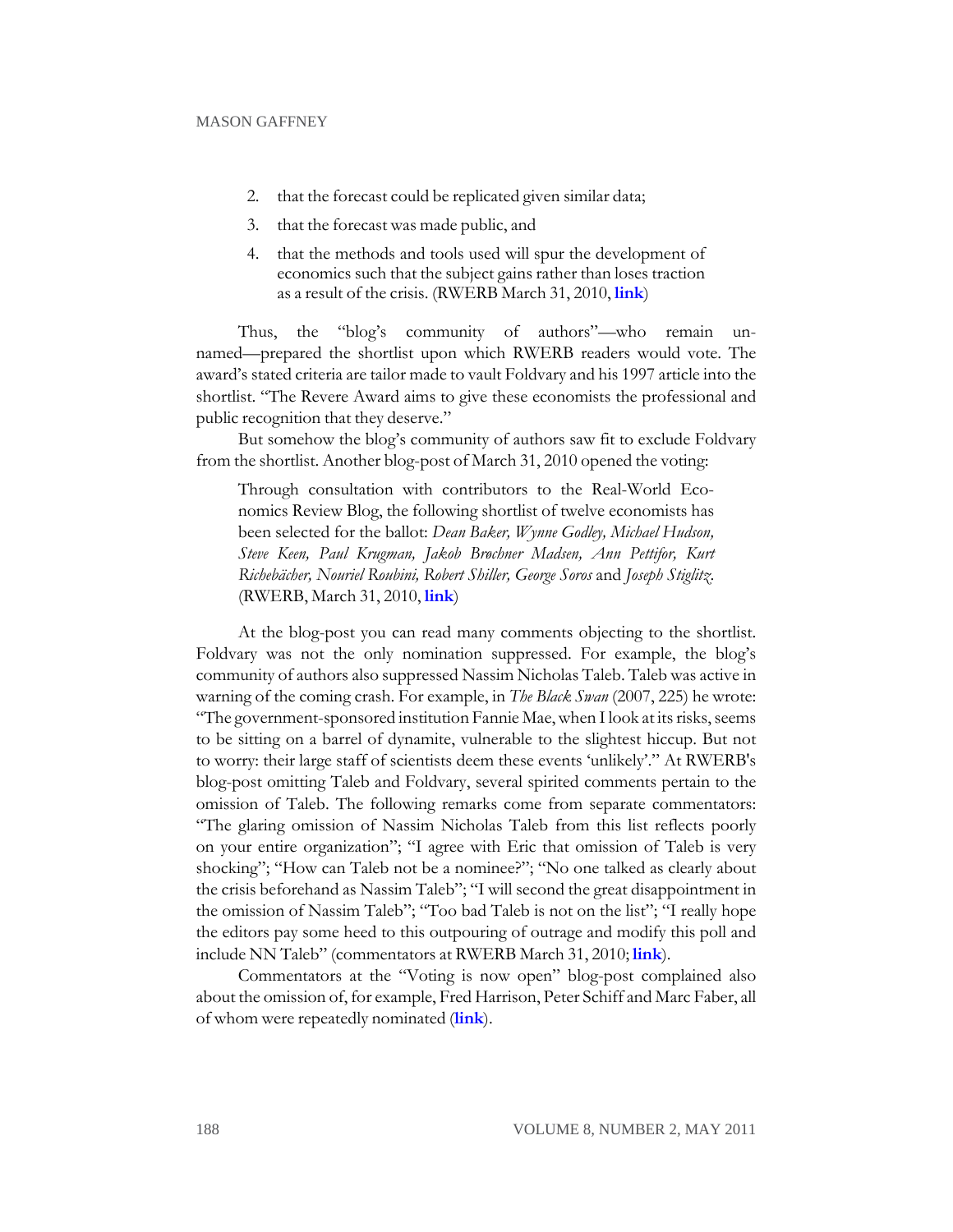In the comments of the "Voting is now open" post (**[link](http://rwer.wordpress.com/2010/03/31/voting-is-now-open-for-the-revere-award-for-economics/#comments)**), Fred Foldvary on 1 April 2010 pointed out that his 1997 paper was not included, despite being nominated. He registered the same objection, also on 1 April 2010, at the post listing a time-line of papers (**[link](http://rwer.wordpress.com/foresight-and-fait-accompli-two-timelines-for-the-global-financial-collapse/)**). On April 13, he wrote, "I have not seen any explanation of why I have not been included in the short list, since my October 1997 article in AJES predicted the 2008 crash and presented a theory of the cycle that is consistent with economic history. And why has that paper not been included in the time line?" The only explanation offered was a comment by Lil'D: "You are probably not on the list because your papers read like those of a crank."

In a subsequent comment (25 April), Foldvary wrote of an article by Steve Hanke published in *Globe Asia*, "The Great 18-year Real Estate Cycle." Foldvary pointed out that Hanke wrote in his article: "This knowledge [of a real-estate cycle] has allowed for some prescient forecasts. The prize in that department goes to Prof. Fred Foldvary who wrote in 1997: 'the next major bust, 18 years after the 1990 downturn, will be around 2008'" (Hanke 2010, 24).

A commentator then wrote, "OK everyone, don't argue with Fred Foldvary."

As stated at the RWERB website, "More than 2,500 people voted—most of whom were economists themselves from the 11,000 subscribers to the *real-world economics review*. With a maximum of three votes per voter, a total of 5,062 votes were cast" (**[link](http://rwer.wordpress.com/2010/05/13/keen-roubini-and-baker-win-revere-award-for-economics-2/)**).

The winner was Steve Keen of the University of Western Sydney. The 2nd and 3rd place finishers were Nouriel Roubini (New York University) and Dean Baker (Center for Economic and Policy Research). Keen and Baker are central players at the Real-World Economics Review Blog. Links to their websites are included among the RWERB's "Family Links."

An analysis of the publications by the finalists would be beyond the scope of this paper, but an examination of the two RWERB "family" members who placed is warranted.

Keen's 1995 paper—entitled "Finance and Economic Breakdown: Modelling Minsky's 'Financial Instability Hypothesis'" and published in the respected *Journal of Post-Keynesian Economics*—models Hyman Minsky's "Financial Instability Hypothesis." The basic idea is that investment and asset prices are based on fragile expectations, subject to change. Euphoric expectations result in a less risk aversion and rising asset prices. There is an expansion of credit and debt. Interest rates rise, but speculative yields exceed interest rates. Ponzi financiers use debt, expecting capital gains greater than debt service. Rising interest rates and asset prices reduce profits, and enterprises sell assets. The boom becomes a slump. The proposed remedies are to tax profits as they rise, and increase government spending as unemployment rises.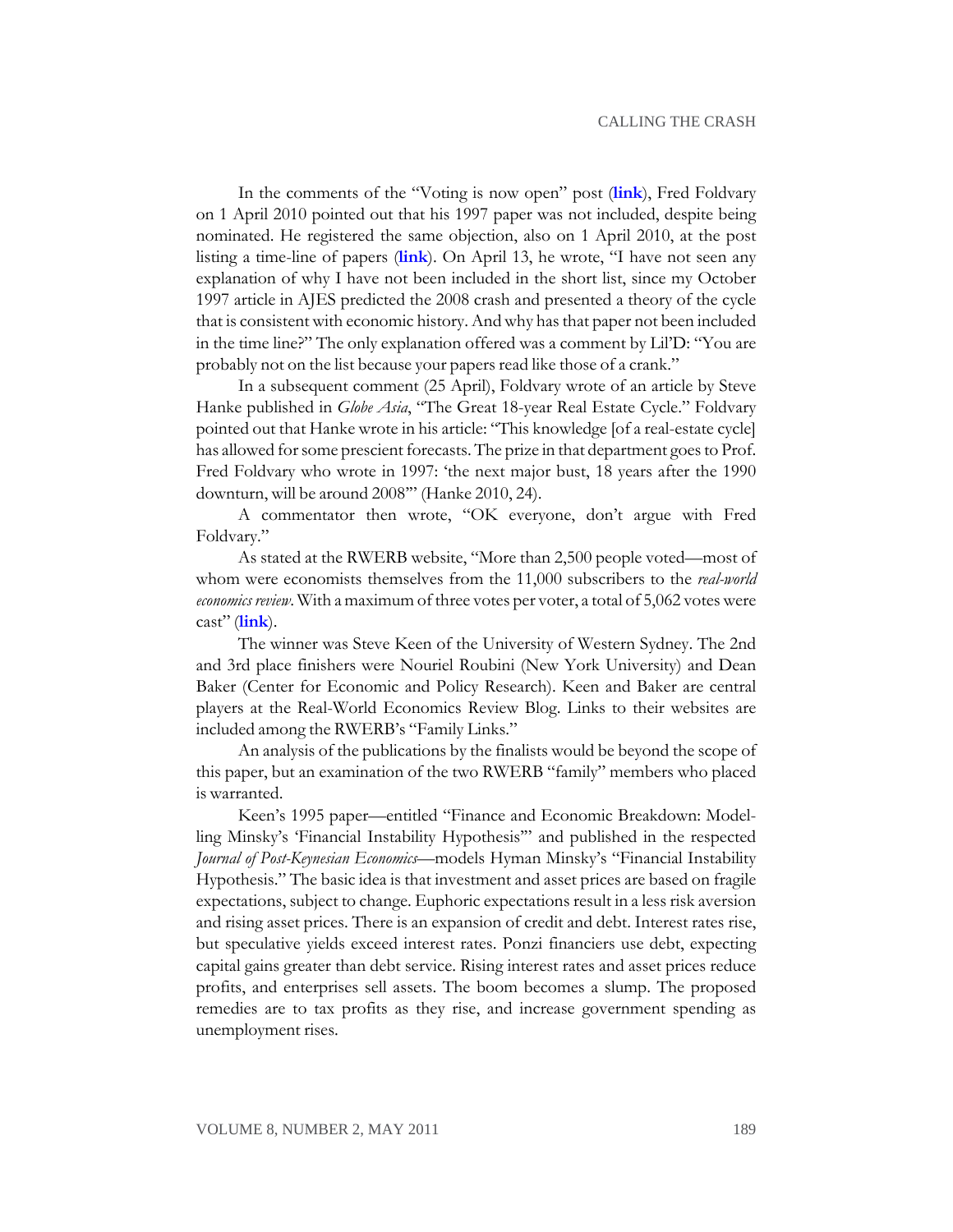#### MASON GAFFNEY

Keen certainly deserved to be a finalist, and his 1995 paper merits inclusion in the time-line, but did he forecast the 2008 crash? Keen's paper is quoted by RWERB, presumably to highlight its prescience:

There are, however, severe doubts as to whether the kind of government that has been constructed over the last thirty years is a sufficiently powerful or balanced stabilizer to capitalist investment behaviour.

From the perspective of economic theory and policy, this vision of a capitalist economy with finance requires us to go beyond that habit of mind that Keynes described so well, the excessive reliance on the (stable) recent past as a guide to the future. The chaotic dynamics explored in this paper *should warn us against accepting a period of relative tranquility in a capitalist economy as anything other than a lull before the storm.* [emphasis added] (Keen 1995, as quoted by RWERB May 13, 2010; **[link](http://rwer.wordpress.com/foresight-and-fait-accompli-two-timelines-for-the-global-financial-collapse/)**)

This, apparently, is the closest that Keen came to predicting the 2008 crash. It is a long way from Foldvary's calling it on the nose more than a decade in advance of the event.

The work by Baker cited by RWERB is Baker's 2002 report "The Run-Up in Home Prices: Is It Real or Is It Another Bubble?," published by the Center for Economic Policy Research (**[link](http://www.cepr.net/index.php/reports/the-run-up-in-home-prices-is-it-real-or-is-it-another-bubble/)**). Baker's report is quoted by RWERB, again presumably to highlight its prescience:

While the short-term effects of a housing bubble appear very beneficial—just as was the case with the stock bubble and the dollar bubble—the long-term effects from its eventual deflation can be extremely harmful, both to the economy as a whole, and to tens of millions of families that will see much of their equity disappear unexpectedly. The economy will lose an important source of demand as housing construction plummets and the wealth effect goes into reverse. This will slow an economy already reeling from the effects of the collapse of the stock bubble of 1999, … Unfortunately, most of the nation's political and economic leadership remained oblivious to the dangers of the stock market and dollar bubbles until they began to deflate. This failure created the basis for the economic uncertainty the country currently faces … [which] will be aggravated further by the deflation of the housing bubble. This process will prove even more painful if the housing bubble is allowed to expand still further before collapsing. (Baker 2002, as quoted by RWERB May 13, 2010; **[link](http://rwer.wordpress.com/foresight-and-fait-accompli-two-timelines-for-the-global-financial-collapse/)**)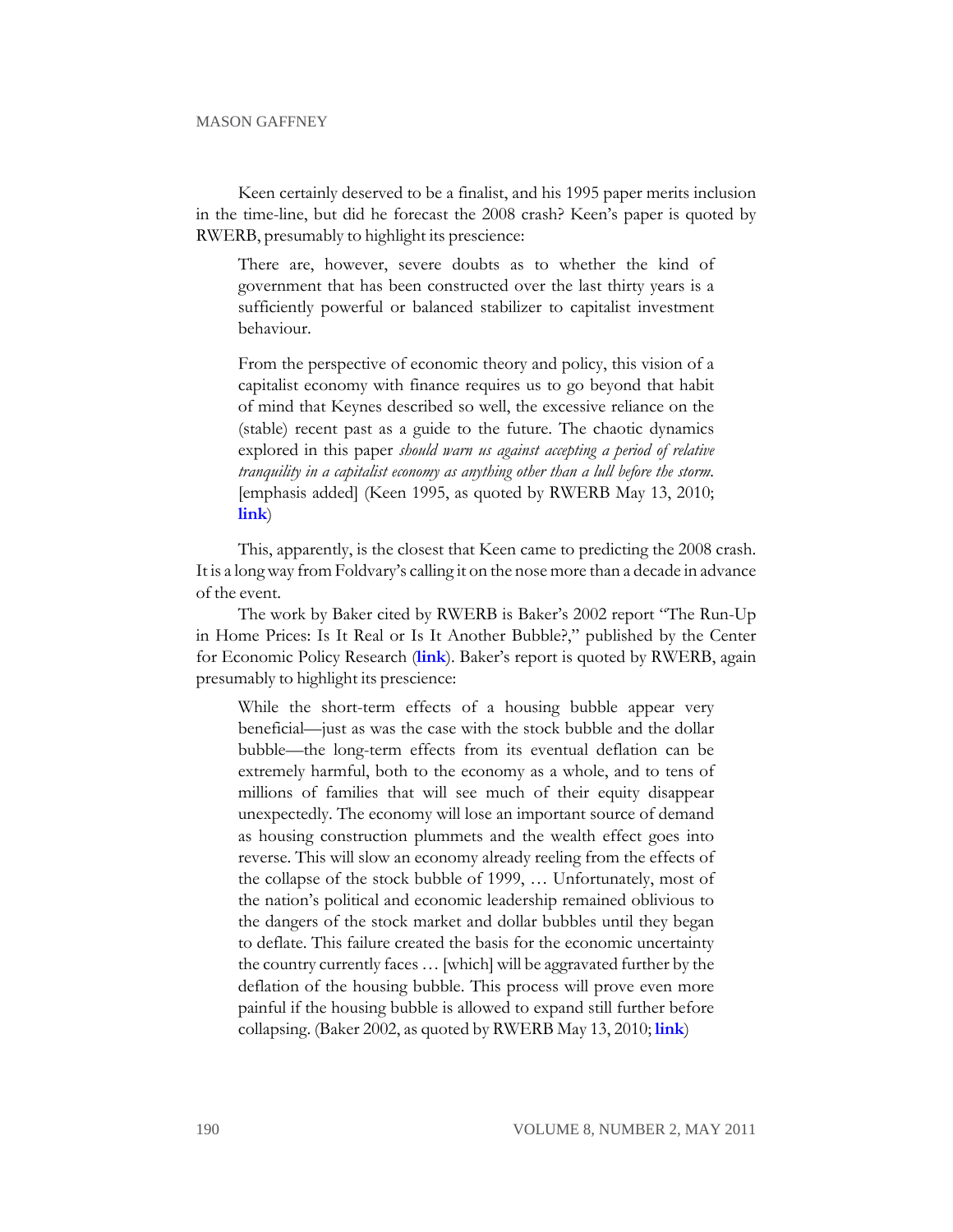Again, we have a prize-winning work that is a long way from Foldvary's calling it on the nose more than a decade in advance of the event.

I would like to add that Foldvary's ideas are not the work of a lone seer. As noted, Hanke sees value in incorporating land and real-estate into cycle theory. Economists sensitive to the uniqueness of land have long followed these ideas and anticipated a crash. Consider a work by Fred Harrison also published in 1997. Harrison wrote: "The consequence is predictable. By 2007 Britain and most of the other industrially advanced economies will be in the throes of frenzied activity in the land market to equal what happened in 1988/9. Land prices will be near their 18-year peak, driven by an exponential growth rate, on the verge of the collapse that will presage the global depression of 2010" (Harrison 1997, 27).

My aims in writing the present paper can be summed up by the words that RWERB offered in explaining its aims in conducting the Revere Prize: "to give these economists the professional and public recognition that they deserve, to encourage others to utilize their methods, and—most important—to increase the likelihood that, for the benefit of humankind, empirically responsible economists will be listened to in the future" (RWERB March 31, 2010, **[link](http://rwer.wordpress.com/2010/03/31/shortlist-for-the-revere-award-for-economics-3/)**).

### **References**

- **Baker, Dean**. 2002. The Run-Up in Home Prices: Is It Real or Is It Another Bubble? Center for Economic Policy Research, Briefing Paper. **[Link](http://www.cepr.net/index.php/reports/the-run-up-in-home-prices-is-it-real-or-is-it-another-bubble/)**
- **Foldvary, Fred**. 1997. The Business Cycle: A Georgist-Austrian Synthesis. *American Journal of Economics and Sociology* 56(4): 521-541.
- **Foldvary, Fred**. 2007. *The Depression of 2008*. Berkeley: The Gutenberg Press. **[Link](http://www.foldvary.net/works/dep08.pdf)**
- **Hanke, Steve**. 2010. The Great 18-Year Real Estate Cycle. *Globe Asia*, February: 22-24. **[Link](http://www.e-consulate.org/globe_asia_feb10.pdf)**
- **Harrison, Fred**. 1997. The Coming 'Housing' Crash, in *The Chaos Makers* (Frederic J. Jones and Fred Harrison). London: Othila Press, 1-35. **[Link](http://renegadeeconomist.com/wp-content/uploads/2009/04/the-chaos-makers.pdf)**
- **Hoyt, Homer**. 1933 [1970]. *One Hundred Years of Land Values in Chicago*. New York: Arno Press.
- **Keen, Steve**. 1995. Finance and Economic Breakdown: Modelling Minsky's 'Financial Instability Hypothesis.' *Journal of Post Keynesian Economics* 17(4): 607–635. **[Link](http://www.debtdeflation.com/blogs/wp-content/uploads/2007/04/JPKE1995PageImage9509152794.pdf)**
- **Real-World Economics Review Blog**. 2010. Various blog posts linked in text.

**Taleb, Nassim Nicholas**. 2007. *The Black Swan: The Impact of the Highly Improbable.* New York: Random House.